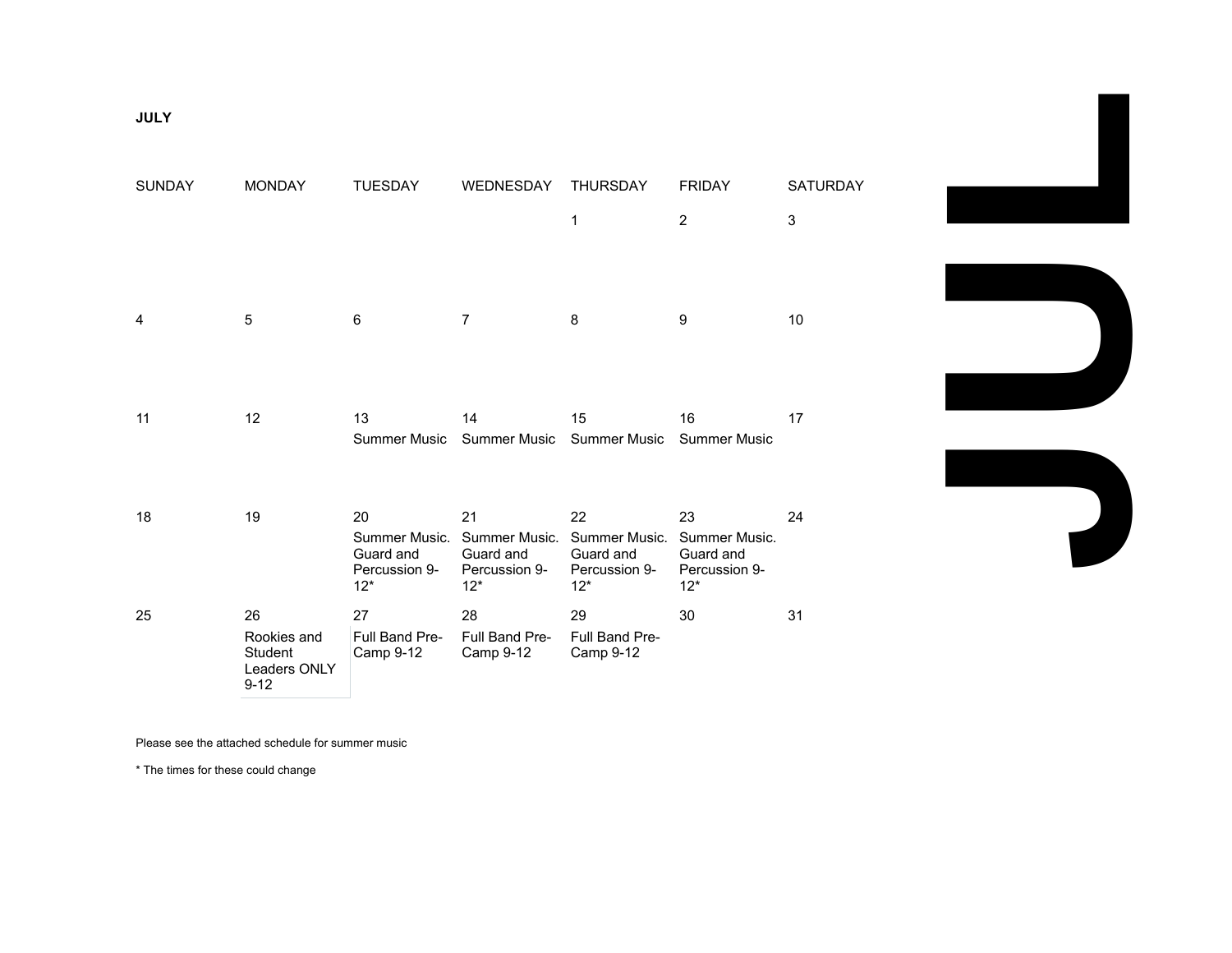#### **AUGUST**

| <b>SUNDAY</b> | <b>MONDAY</b>             | <b>TUESDAY</b>                                                                | WEDNESDAY                 | <b>THURSDAY</b>                                                        | <b>FRIDAY</b>                              | <b>SATURDAY</b> |
|---------------|---------------------------|-------------------------------------------------------------------------------|---------------------------|------------------------------------------------------------------------|--------------------------------------------|-----------------|
| 1             | 2                         | 3<br>Band Camp 9-4 Band Camp 9-4 Band Camp 9-4 Band Camp 9-4 Band Camp 9-4    | 4                         | 5                                                                      | 6                                          | 7               |
| 8             | 9                         | 10<br>Band Camp 9-4 Band Camp 9-4 Band Camp 9-4 Band Camp 9-4 Picture Day TBD | 11                        | 12                                                                     | 13                                         | 14              |
| 15            | 16<br>Full Band 6-<br>8pm | 17<br>HS Open<br>House, No.<br>Practice                                       | 18<br>Full Band 6-<br>8pm | 19<br>First Day of<br>School, Full<br>Band 3-4:30                      | 20<br>Away Football<br>vs New<br>Lexington | 21              |
| 22            | 23<br>Full Band 6-8       | 24                                                                            | 25                        | 26<br>Full Band 3-4:30 Full Band 3-4:30 Full Band 3-4:30 Away Football | 27<br>vs Heath                             | 28              |
| 29            | 30<br>Full Band 6-8       | 31<br>Full Band 3-4:30                                                        |                           |                                                                        |                                            |                 |





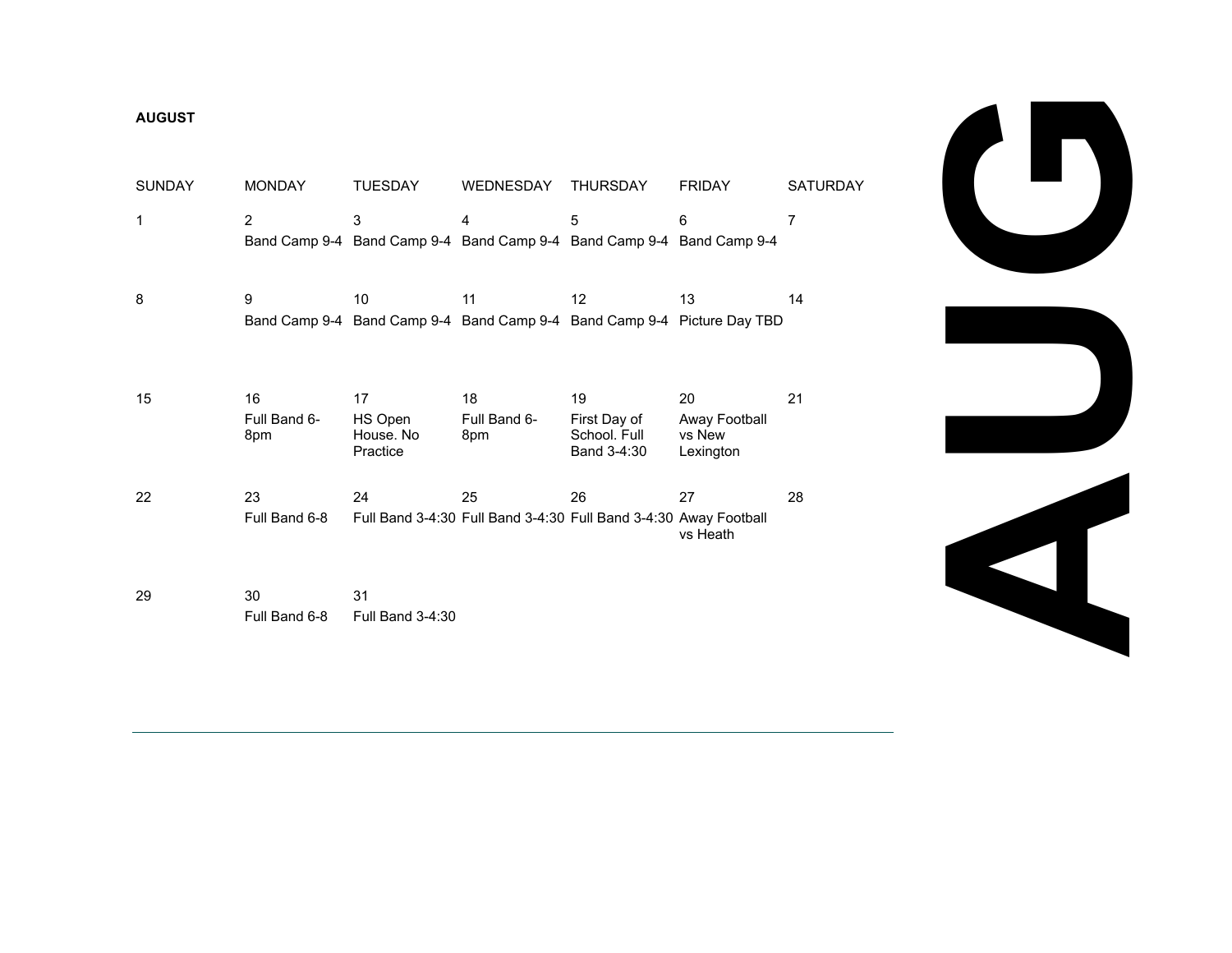#### **SEPTEMBER**

| <b>SUNDAY</b> | <b>MONDAY</b>              | <b>TUESDAY</b>                                                      | WEDNESDAY                                                                   | <b>THURSDAY</b>                                                  | <b>FRIDAY</b>                     | <b>SATURDAY</b> |
|---------------|----------------------------|---------------------------------------------------------------------|-----------------------------------------------------------------------------|------------------------------------------------------------------|-----------------------------------|-----------------|
|               |                            |                                                                     | 1<br>Millersport<br>Sweet Corn<br>Festival.<br>(afterschool and<br>evening) | $\overline{2}$<br>Full Band 3-4:30 Home Football                 | 3<br>vs Lakewood<br>(Alumni Band) | 4               |
| 5             | 6                          | $\overline{7}$                                                      | 8                                                                           | 9                                                                | 10                                | 11              |
|               | No School<br>Rehearsal     | No Full Band 3-4:30 Full Band 3-4:30 Full Band 3-4:30 Home Football |                                                                             |                                                                  | vs Teays Valley                   |                 |
| 12            | 13                         | 14                                                                  | 15                                                                          | 16                                                               | 17                                | 18              |
|               | Full Band 6-8              |                                                                     |                                                                             | Full Band 3-4:30 Full Band 3-4:30 Full Band 3-4:30 Away Football | vs Hamilton<br>Township           |                 |
| 19            | 20                         | 21                                                                  | 22                                                                          | 23                                                               | 24                                | 25              |
|               | Full Band 6-8              |                                                                     |                                                                             | Full Band 3-4:30 Full Band 3-4:30 Full Band 3-4:30 Home Football | vs Logan Elm                      |                 |
| 26            | 27                         | 28                                                                  | 29                                                                          | 30                                                               |                                   |                 |
|               | No School<br>Full Band 6-8 |                                                                     | Full Band 3-4:30 Full Band 3-4:30 Full Band 3-4:30                          |                                                                  |                                   |                 |

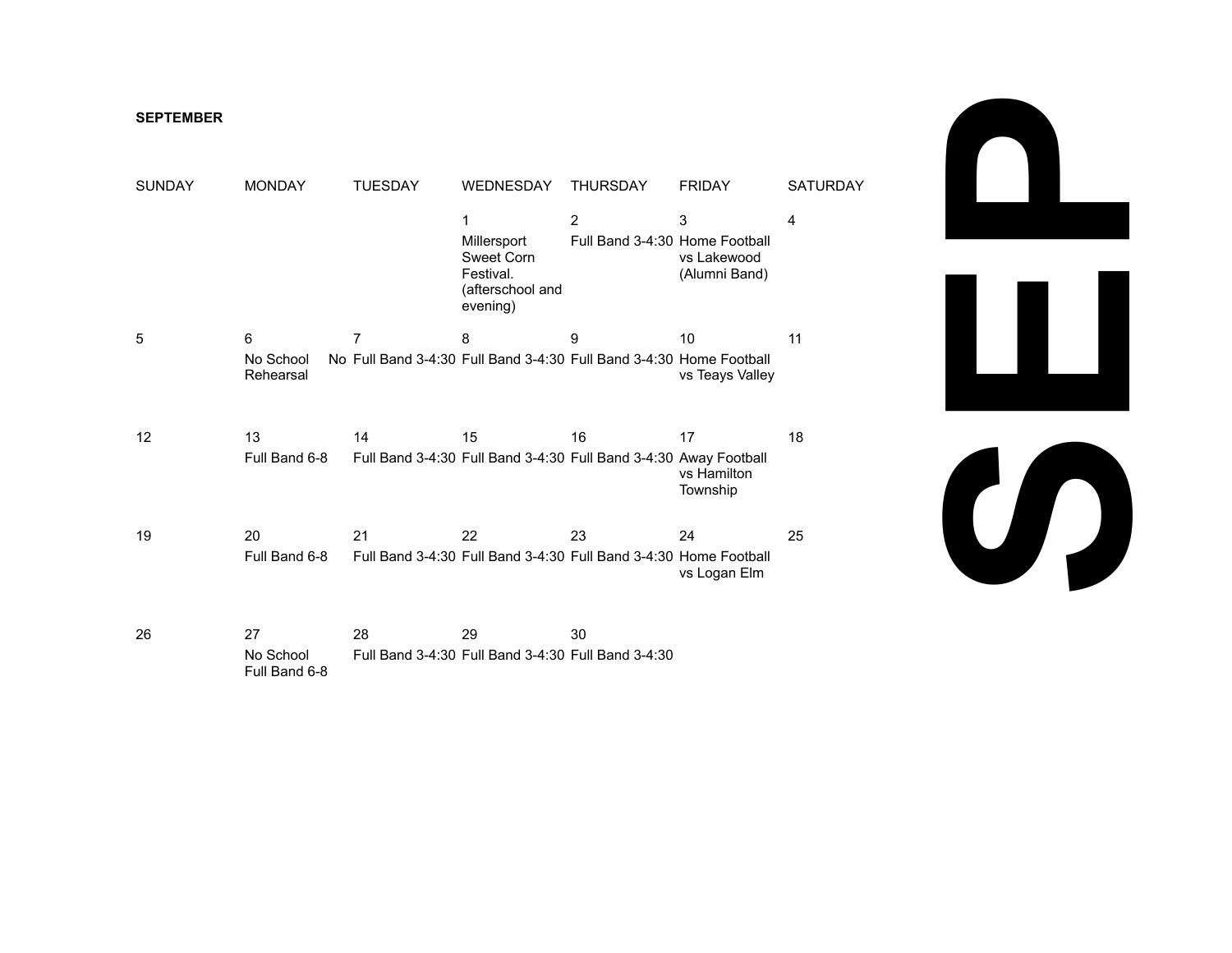## **OCTOBER**

| <b>SUNDAY</b> | <b>MONDAY</b> | <b>TUESDAY</b> | <b>WEDNESDAY</b>                                   | <b>THURSDAY</b>                                                     | <b>FRIDAY</b>                                                                                     | <b>SATURDAY</b>                                                                                         |
|---------------|---------------|----------------|----------------------------------------------------|---------------------------------------------------------------------|---------------------------------------------------------------------------------------------------|---------------------------------------------------------------------------------------------------------|
|               |               |                |                                                    |                                                                     | 1<br>Away Football<br>vs Bloom<br>Carroll                                                         | $\overline{2}$                                                                                          |
| 3             | 4             | 5              | 6                                                  | 7                                                                   | 8                                                                                                 | 9                                                                                                       |
|               | Full Band 6-8 |                |                                                    | Full Band 3-4:30 Full Band 3-4:30 Full Band 3-4:30 Home Football    | vs Liberty Union<br>(RMS Band<br>Night)                                                           |                                                                                                         |
| 10            | 11            | 12             | 13                                                 | 14                                                                  | 15                                                                                                | 16                                                                                                      |
|               | No Rehearsal  | No Rehearsal   | *Possible<br>rehearsal 10am- Bands in the<br>$12*$ | Parade of<br>AM, Time TBD                                           | Sale of<br>Champions<br>Performance in<br>the AM. Time<br>TBD.<br>Home Football<br>vs Circleville |                                                                                                         |
| 17            | 18            | 19             | 20                                                 | 21                                                                  | 22                                                                                                | 23                                                                                                      |
|               | Full Band 6-8 |                |                                                    | Full Band 3-4:30 Full Band 3-4:30 Full Band 3-4:30 Away Football    | vs Amanda<br>Clearcreek                                                                           | Lancaster Band<br>Invitational @<br>10am.<br>Circleville<br>Pumpkin Show.<br>(afternoon and<br>evening) |
| 24            | 25            | 26             | 27                                                 | 28                                                                  | 29                                                                                                | 30                                                                                                      |
|               | Full Band 6-8 |                |                                                    | Full Band 3-4:30 Full Band 3-4:30 Full Band 3-4:30 Full Band 3-4:30 |                                                                                                   |                                                                                                         |

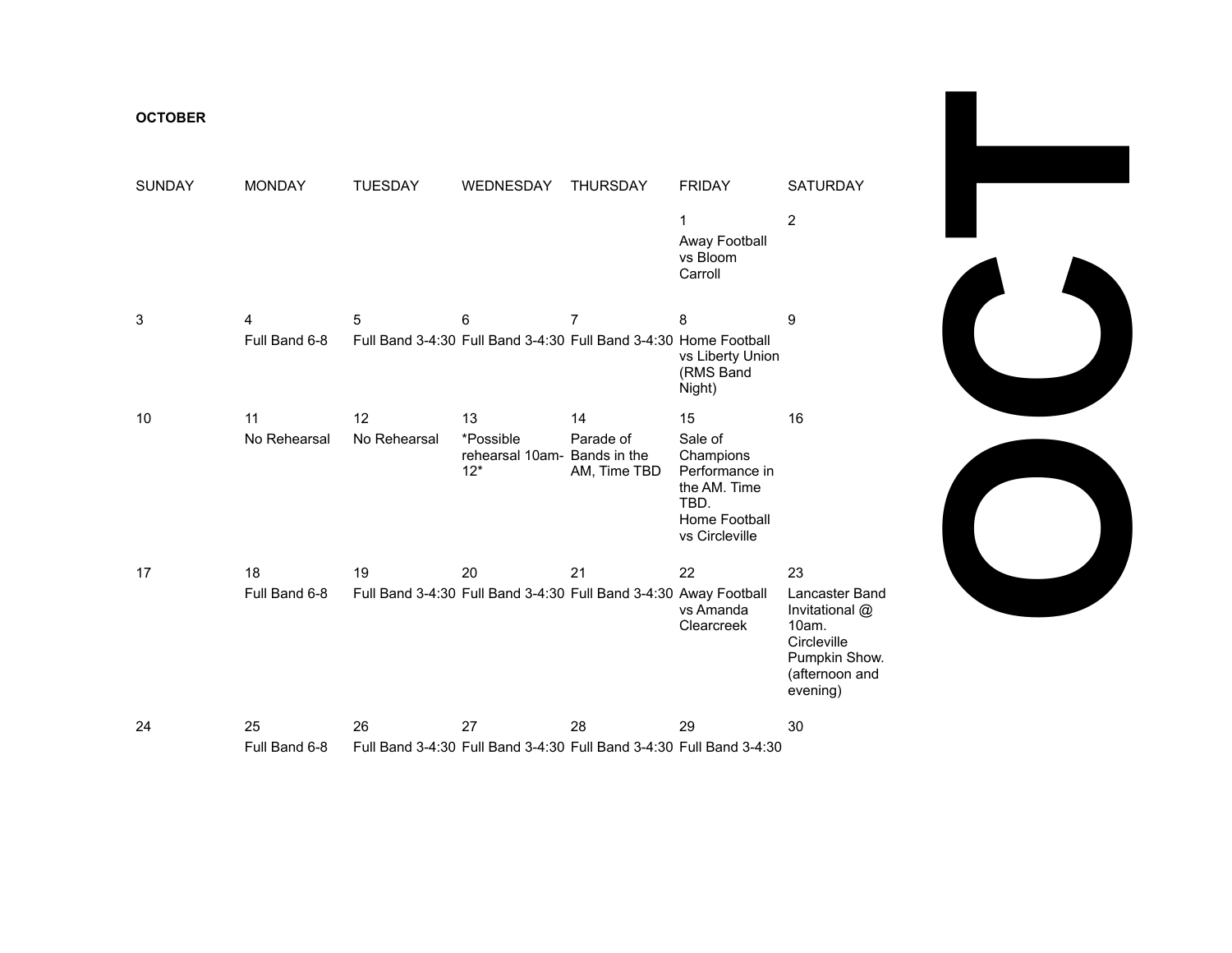### **NOVEMBER**

| <b>SUNDAY</b>  | <b>MONDAY</b>      | <b>TUESDAY</b>                                                                 | WEDNESDAY       | <b>THURSDAY</b>                  | <b>FRIDAY</b>     | SATURDAY                                                                        |
|----------------|--------------------|--------------------------------------------------------------------------------|-----------------|----------------------------------|-------------------|---------------------------------------------------------------------------------|
|                | 1<br>Full Band 6-8 | $\overline{c}$<br>Full Band 3-4:30 Full Band 3-4:30 Full Band 3-4:30 Playoffs? | $\mathsf 3$     | 4                                | 5                 | 6                                                                               |
| $\overline{7}$ | 8                  | $\boldsymbol{9}$<br>Full Band 3-4:30                                           | 10              | 11                               | 12<br><b>MFIC</b> | 13                                                                              |
| 14             | 15                 | 16                                                                             | 17              | 18                               | 19                | 20<br>Lancaster<br>Holiday Parade.<br>(morning into<br>the early<br>$\cdot$<br> |
| 21             | 22                 | 23                                                                             | 24<br>No School | 25<br>Thanksgiving.<br>No School | 26<br>No School   | 27                                                                              |
| 28             | 29                 | $30\,$                                                                         |                 |                                  |                   |                                                                                 |